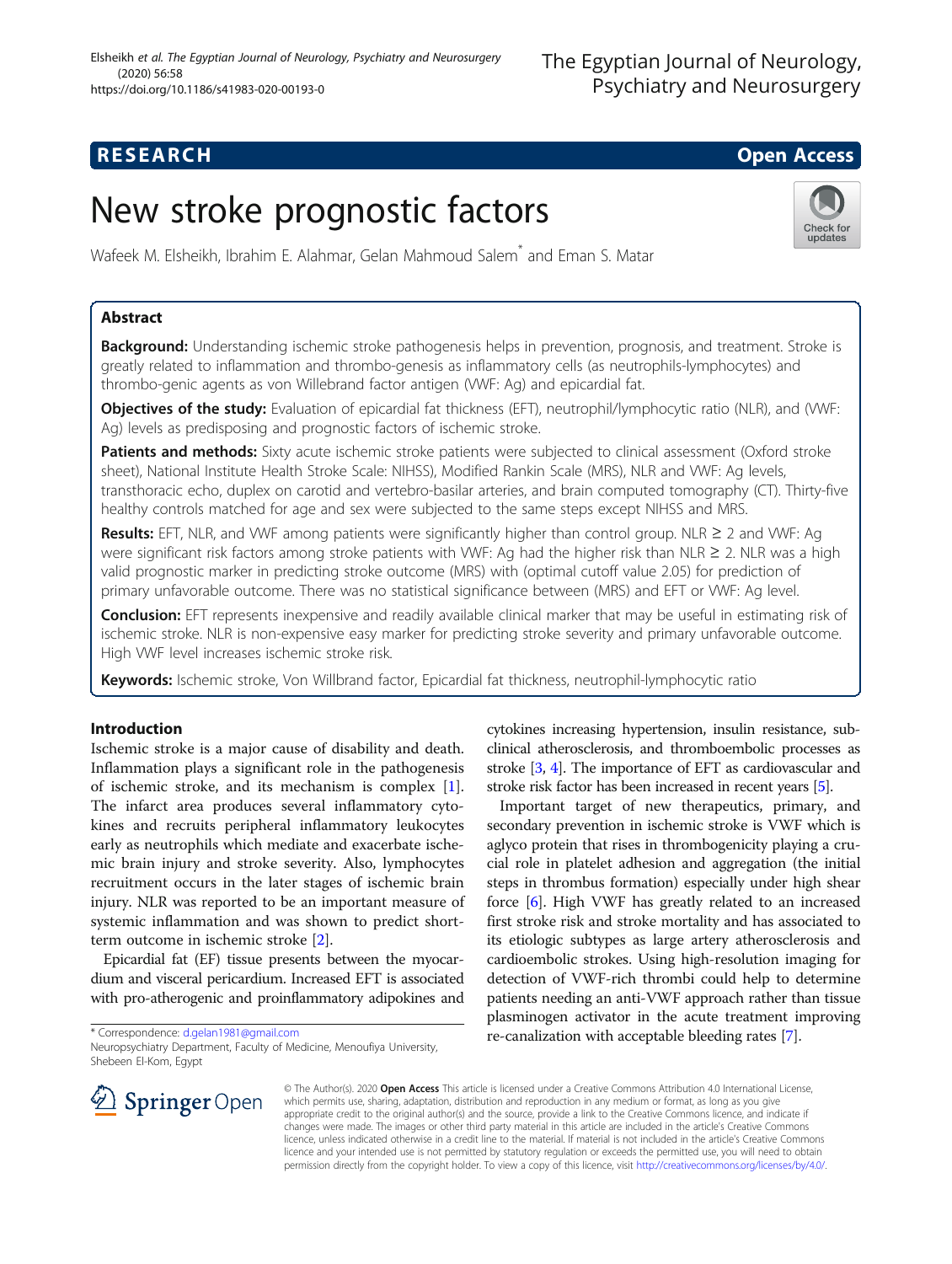#### Aim of the study

Primary objectives which include evaluation of EFT, (NLR), and (VWF: Ag) as predisposing and prognostic factors of ischemic stroke.

Secondary objectives which include firstly assessment the relation between (EFT, NLR, and VWF: Ag) from one side and severity of ischemic stroke (NIHSS) and stroke risk factors from the other side and secondly evaluation if EFT, NLR, and VWF: Ag levels are related to each other or not.

#### Subjects and methods

#### Participants

This prospective case-control study was done during the period from May 2016 till May 2018. The study population included a total of 95 subjects, 60 patients with ischemic stroke (selected from the neurology department Menoufiya university hospital), and 35 healthy control ones matched for age and sex (selected from Menoufiya university hospital workers and patients' relatives). Patients recruited were those presented with first acute ischemic stroke patients (within 48 h from the onset) with age above 45 years. Exclusion criteria included patients with severe debilitating diseases, history of coagulopathy (hepatic patients, those having vascular connective tissue diseases or with history of recurrent deep venous thrombosis), history of recent trauma and/or recent surgical operations (during the last month before ischemic stroke onset) to avoid false increase in VWF plasma level, recurrent ischemic stroke, patients with pericardial effusion, and patients with poor echocardiographic window. An informed consent was taken from each person in the study or his relatives.

#### Methods

Patients were subjected to a full medical history, complete general and neurological examination (using Oxford stroke sheet 2013). Data were gathered regarding age, sex, symptoms, history of previous strokes, and presence of vascular risk factors as hypertension, diabetes mellitus, obesity, smoking, atrial fibrillation, hypercholesterolemia, and hyper-urecemia.

National Institute of Health Stroke Scale (NIHSS) is a 42-point scale. A score of less than 5 is minor stroke, from 5:15 is moderate one, and above 15 is severe stroke. It was conducted for each patient on hospital admission to assess stroke severity.

Modified Rankin Scale (MRS) which was conducted for each patient 3 months after onset of ischemic stroke to measure the degree of disability/dependence after ischemic stroke, stroke outcome, and prognosis. It is of 6 points, those with no disability have zero score, MRS < 3  $=$  favorable outcome, and MRS  $\geq$  3 means moderate to severe disability = unfavorable outcome  $[8]$  $[8]$ .

Complete blood count, NLR, and using Beckman Coulter LH750 hematology analyser (manufacturer name: Beckman Coulter, model: LH 750, country of orgin: USA, state of its brand: used), the ratio of neutrophils to lymphocytes was calculated within 48 h from onset of acute ischemic stroke.

#### Plasma level of VWF on admission

Venous blood samples were collected into citrate (0.105 mol/L) with use of the Vacutainer (Becton-Dickinson, Plymouth, UK) system. Blood was centrifuged (2000g for 30 min at 4 °C), and plasma was stored in aliquots at − 80 °C until use. VWF: Ag was determined with an enzymelinked immunosorbent assay (ELISA) with anti-human VWF antibodies (DakoCytomation, Glostrop, Denmark).

Other laboratory investigations were done (prothrombin time ,concentration and INR, liver profile, kidney profile, lipid profile, serum uric acid, erythrocytes sedimentation rate (ESR)).

#### Electro-cardiography

Twelve leads of ECG were done using ATM-300 cardio3-channels electrocardiography for each individual to screen for presence or absence of atrial fibrillation and hypertension.

Standard transthoracic two-dimensional echocardiography was performed using (Vivid-9-General Electric Healthcare , GE-Vingmed, Norway) equipped with Harmonic 5 Megahertz Variable Frequency Faced Array Transducer. Epicardial fat tissue was observed as the echo lucent space between the outer wall of the myocardium and the visceral pericardium. This thickness was measured perpendicularly on the free wall of the right ventricle at end-systole in three cardiac cycles, using both long and short-axis parasternal views with patients in left lateral recumbent position. The normal values of EFT range from 1 to  $4 \text{ mm}$  [[9\]](#page-7-0). Echocardiogram was done also to search for valvular vegetations, intra-mural thrombus, or wall motion hypo-kinesia as risk factors for development of ischemic stroke. Echocardiograms were interpreted by a cardiologist-echocardiographer within (48–72 h) from admission.

Duplex ultrasonography of carotid arteries and veretebro-basilar system was done (using Hitachi ultrasonography, Gray and colored scales, and comment was done on degree of carotid artery stenosis as follows: patients were divided into less than 50%, minimal stenosis, and more than 50%, moderate, and critical carotid artery stenosis).

Brain computed tomography (CT) was done using Toshiba Alexion, 16 channels computed tomography, initially on admission and after 48 h as a follow-up for each patient. Imagings were reported by a radiologist at radiology department, Menoufiya University Hospital.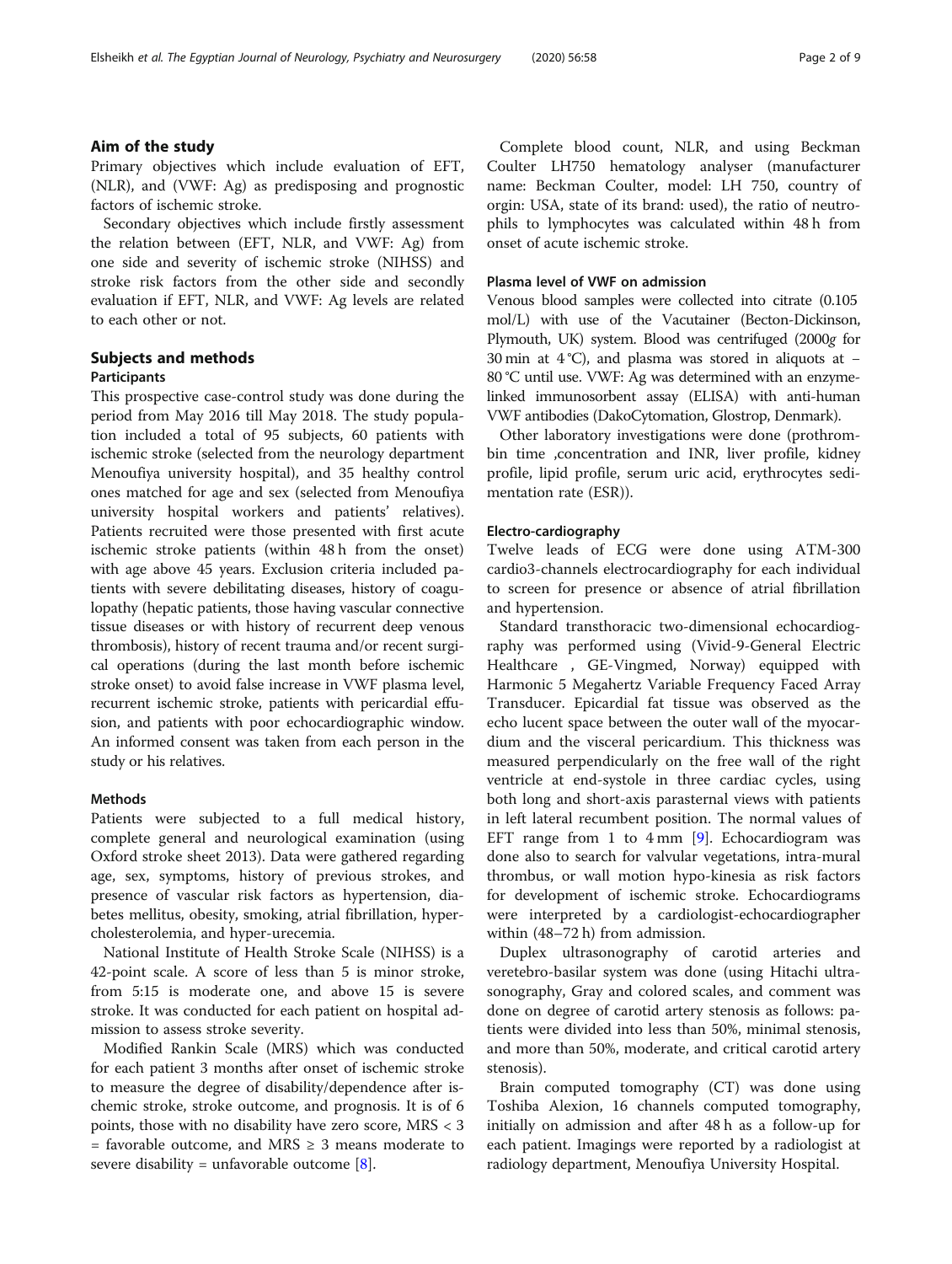<span id="page-2-0"></span>Each participant of the control group was subjected to a full history, complete general and neurological examination, laboratory investigations (complete blood count, NLR, plasma level of VWF, other laboratory investigations as patients, ECG, trans-thoracic echocardiography, Duplex ultrasonography, and brain CT.

#### Statistical methods

Results were collected, tabulated, and statistically analyzed by IBM personal computer and statistical package SPSS version 22 (Armonk, NY: IBM Corp, 2013). Two types of statistics were done: descriptive and analytic statistics. Descriptive statistics included percentage (%), mean  $(x)$ , and standard deviation  $(SD)$  while analytic statistics included chi-square test  $(\chi^2)$  to study association between two qualitative variables and Student'<sup>s</sup> t test for comparison between two groups having quantitative variables. Variables that impacted on significant differences between patient and control groups were incorporated into binary logistic regression analysis for relevant risk factors acute ischemic stroke. P value of < 0.05 was considered statistically significant, and < 0.001 is considered highly significant.

#### Results

The study population included a total of 95 subjects, 60 patients with ischemic stroke (age range 48–70 years, mean  $\pm$  SD 59.23  $\pm$  5.74 years), and 35 healthy subjects without ischemic stroke (ranged 48–62 years, mean ± SD 57.86  $\pm$  3.83 years), and 53.3% of patients were males, and 46.7% were females, while in the control group, 51.4% were males, and 48.6% were females.

Assessed risk factors among our study participants were smoking, hypertension, diabetes mellitus, hypercholesterolemia, hyperuricemia, increased body mass index (BMI  $\geq$  25), atrial fibrillation (AF), carotid artery stenosis > 50%, and combined risk factors > 2 (Table 1).

Table 1 Risk factors, EFT, NLR, and VWF among acute ischemic stroke patients and controls

| Items                  | Patients (60) No. (%) | Controls (35) No. (%) | Test $\chi^2$ | $P$ value  |
|------------------------|-----------------------|-----------------------|---------------|------------|
| Smoking                | 19 (31.7)             | 9(25.7)               |               |            |
| No smoking             | 41 (68.3)             | 26 (74.3)             | 0.38          | 0.539      |
| Hypertension           | 25 (41.7)             | 12 (34.3)             |               |            |
| No hypertension        | 35 (58.3)             | 23 (65.7)             | 0.61          | 0.477      |
| <b>DM</b>              | 20 (33.3)             | 8(22.9)               |               |            |
| No DM                  | 40 (66.7)             | 17(77.1)              | 1.17          | 0.280      |
| Hypercholesterolemia   | 26 (43.3)             | 7(20.0)               |               |            |
| No                     | 34 (56.7)             | 28 (80.0)             | 5.31          | $0.021*$   |
| Hyperurecemia          | 8(13.3)               | 5(14.3)               |               |            |
| No                     | 52 (86.7)             | 30 (85.7)             | 0.02          | 0.896      |
| BMI $(≥ 25)$           | 20 (33.7)             | 5(14.3)               |               |            |
| Normal BMI(18.5-25)    | 40 (66.7)             | 30 (85.7)             | 4.14          | $0.042*$   |
| AF                     | 8(13.3)               | 2(5.7)                |               |            |
| No AF                  | 52 (86.7)             | 33 (94.3)             | 1.36          | 0.243      |
| Carotid stenosis > 50% | 15 (25.0)             | 2(5.7)                |               |            |
| No                     | 45 (75.0)             | 33 (94.3)             | 5.60          | $0.018*$   |
| Combined risk $> 2$    | 6(10.0)               | 1(2.9)                |               |            |
| No                     | 54 (90.0)             | 34 (97.1)             | 1.65          | 0.199      |
| $NLR Mean \pm SD$      | $2.20 \pm 1.44$       | $1.43 \pm 0.29$       | $t = 3.12$    | $0.002**$  |
| NLR < 2                | 25(41.7)              | 32 (91.4)             | 22.81         | $< 0.001*$ |
| $NLR \geq 2$           | 35 (58.3)             | 3(8.6)                |               |            |
| WVFAq (uml)            | $10.90 \pm 2.44$      | $8.91 \pm 1.27$       | $t = 4.48$    | $< 0.001*$ |
| EFT (Mean $\pm$ SD)    | $1.59 \pm 0.50$       | $1.20 \pm 0.41$       | $t = 3.87$    | $< 0.001*$ |
| $EFT < 5$ mm           | 25 (41.7)             | 28 (80.0)             | 13.17         | $< 0.001*$ |
| $EFT \geq 5$ mm        | 35 (58.3)             | 7(20.0)               |               |            |

Overweight and obese (BMI ≥ 25), AF atrial fibrillation, DM diabetes mellitus, NLR neutrophil/lymphocytic ratio, VWFAq vonWillbrand factor antigen, EFT epicardial fat thickness, SD standard deviation, t test student test,  $x^2$  chi square

\*Means highly significant, \*\*Means significant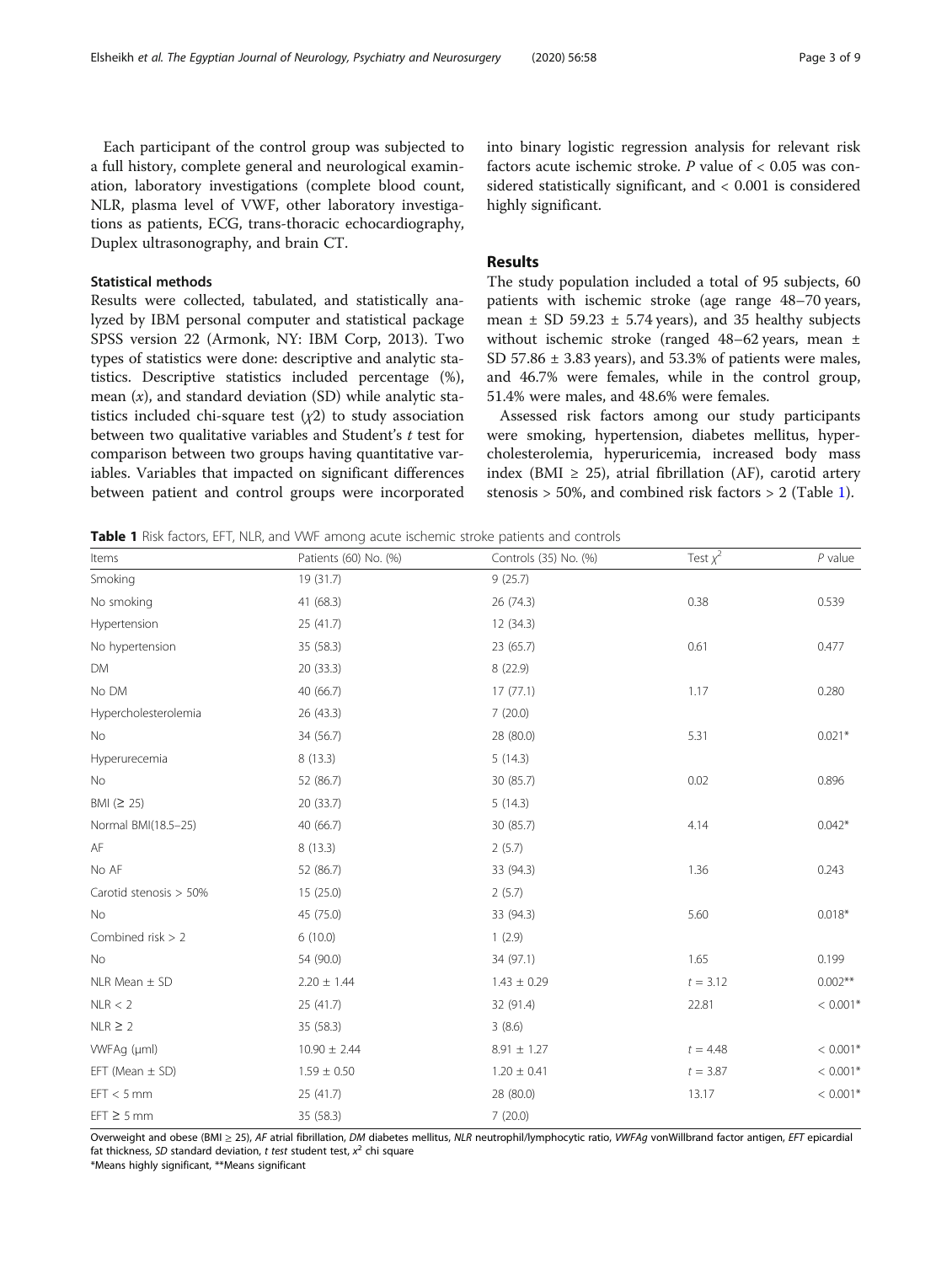Severity of stroke (NIHSS) among patients was (ranged 2–20, mean  $\pm$  SD 7.95  $\pm$  5.00) with (23, 38.3% patients) and had minor stroke NIHSS < 5 but the majority had moderate to severe stroke (37, 61.7% patients) NIHSS  $\ge$ 5 which was significantly more prevalent among patients with DM, hypercholesterolemia, and NLR  $\geq$  2. There was no statistical significance between stroke severity and EFT or VWF: Ag level.

EFT, NLR ( $P$  value < 0.001), and VWF: Ag among ischemic stroke patients were significantly higher than that of the control group ( $P$  value = 0.002) (Table [1](#page-2-0)).

EFT  $\geq$  5 mm was significantly more prevalent among hypertensive, hypercholesterolemia, obese patients, combined risk, and patients with higher levels of VWF: Ag (Table 2).

NLR  $\geq$  2 was significantly more prevalent among patients with diabetes mellitus, hypercholesterolemia, and those with no history of carotid artery stenosis. VWF: Ag significantly has higher level in patients with hypertension, hypercholesterolemia, overweight and obese,

combined risk factor > 2, carotid artery stenosis, no history of atrial fibrillation, and non-O-blood group.

Patients with NLR  $\geq$  2 were having higher plasma levels of VWF: Ag than those with NLR < 2 but the difference does not reach significant level (Table [3\)](#page-4-0).

NLR  $\geq$  2 and VWF:Ag were significant risk factors in acute ischemic stroke patients. In addition, VWF:Ag had higher risk in development of stroke than NLR  $\geq$  2 (Table [4\)](#page-4-0).

Fifty percent of patients had unfavorable outcome (moderate to severe disability, MRS  $\geq$  3), 46.7% had favorable (MRS < 3), and 3.3% were missed on follow-up.

 $MRS \geq 3$  was significantly more prevalent among DM, hypercholesterolemia, and patients with NLR  $\geq$  2 (p value 0.001) (Fig. [1\)](#page-5-0). There was no statistical significance between post ischemic stroke disability and EFT or VWF: Ag level ( $P$  value = 0.198, 0.249, respectively).

NLR was a high valid prognostic marker in predicting post stroke disability after 3 months from acute ischemic stroke onset. The optimal cutoff value of NLR for

Table 2 Comparison between patients with EFT< 5 mm and those  $\geq$  5 regarding risk factors, NLR and VWF

| Items                              | EFT< $5(n = 25)$ No. (%) | EFT $\geq$ 5( <i>n</i> = 35) No. (%) | Test          | $P$ value  |
|------------------------------------|--------------------------|--------------------------------------|---------------|------------|
| Age Mean $\pm$ SD                  | $56.72 \pm 5.00$         | $61.03 \pm 5.61$                     | $t = 3.07$    | $0.003*$   |
| Sex:                               |                          |                                      |               |            |
| Males                              | 12 (48.0)                | 20(57.1)                             | $x^2 = 0.49$  | 0.484      |
| Females                            | 13 (52.0)                | 15 (42.9)                            |               |            |
| Smoking                            | 5(20.0)                  | 14(40.0)                             |               |            |
| No                                 | 20 (80.0)                | 21(60.0)                             | $x^2 = 2.70$  | 0.101      |
| Hypertension                       | 6(24.0)                  | 19 (54.3)                            | $x^2 = 5.50$  |            |
| No hypertension                    | 19 (76.0)                | 16(45.7)                             |               | $0.019*$   |
| <b>DM</b>                          | 9(36.0)                  | 11(31.4)                             |               |            |
| No DM                              | 16 (64.0)                | 24 (68.6)                            | $x^2 = 0.14$  | 0.711      |
| Hypercholesterolemia:              | 3(12.0)                  | 23 (65.7)                            |               |            |
| No                                 | 22 (88.0)                | 12(34.3)                             | $x^2 = 17.14$ | $< 0.001*$ |
| BMI $(≥ 25)$                       | 2(8.0)                   | 18 (51.4)                            |               |            |
| Normal                             | 23(92.0)                 | 17 (48.6)                            | $x^2 = 12.38$ | $< 0.001*$ |
| AF                                 | 2(8.0)                   | 6(17.1)                              |               |            |
| No AF                              | 23 (92.0)                | 29 (82.9)                            | $x^2 = 1.05$  | 0.304      |
| Carotid stenosis                   | 4(16.0)                  | 11(24.4)                             |               |            |
| No                                 | 21 (84.0)                | 24 (75.6)                            | $x^2 = 1.85$  | 0.174      |
| Combined risk                      | 0                        | 6(17.1)                              |               |            |
| <b>No</b>                          | 25 (100.0)               | 29 (82.9)                            | $x^2 = 4.76$  | $0.029*$   |
| Hyperurecemia                      | 4(16.0)                  | 4(11.4)                              |               |            |
| <b>No</b>                          | 21 (84.0)                | 21 (88.6)                            | $x^2 = 0.26$  | 0.608      |
| WVF:Ag ( $\mu$ ml) (Mean $\pm$ SD) | $9.95 \pm 2.14$          | $11.57 \pm 2.43$                     | $t = 2.67$    | $0.010*$   |
| NLR < 2                            | 13 (52.0)                | 12(34.3)                             | $x^2 = 1.88$  | 0.170      |
| $NLR \geq 2$                       | 12 (48.0)                | 23 (65.7)                            |               |            |

\*Means highly significant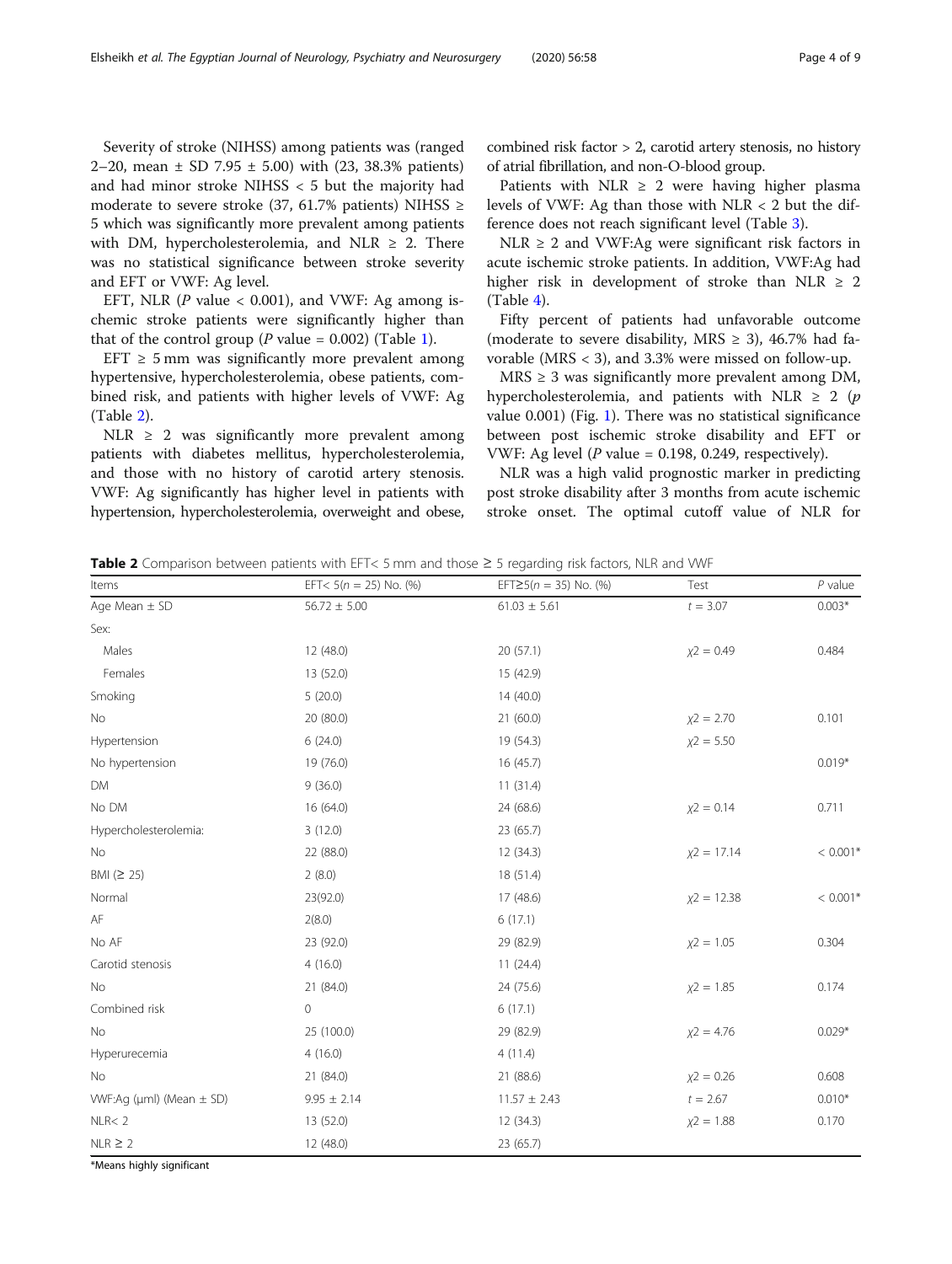|  | Page 5 of 9 |  |  |  |
|--|-------------|--|--|--|
|--|-------------|--|--|--|

| Items                 | WFAq mean $\pm$ SD             | $t$ test | $P$ value | NLR < 2<br>$(n = 25)$ No $(\%)$ | $NLR \geq 2$<br>$(n = 35)$ No $(\%)$ | Test $(x^2)$ | $P$ value  |
|-----------------------|--------------------------------|----------|-----------|---------------------------------|--------------------------------------|--------------|------------|
| Smoking               | $11.01 \pm 2.22$               |          |           | 11(44.0)                        | 8(22.9)                              | 3.01         | 0.083      |
| No                    | $10.85 \pm 2.56$               | 0.23     | 0.819     | 14(56.0)                        | 17(77.1)                             |              |            |
| Hypertension          | $11.63 \pm 2.43$               |          |           | 13 (52.0)                       | 12(34.3)                             |              |            |
| No                    | $10.38 \pm 2.33$               | 2.01     | $0.049*$  | 12 (48.0)                       | 23 (65.7)                            | 1.88         | 0.170      |
| <b>DM</b>             | $11.01 \pm 2.23$               |          |           | 1(4.0)                          | 19 (54.3)                            |              |            |
| No DM                 | $10.84 \pm 2.56$               | 0.24     | 0.813     | 24 (96.0)                       | 16(45.7)                             | 16.59        | $< 0.001*$ |
| Hyper cholesterolemia | $12.02 \pm 2.40$               |          |           | 6(24.0)                         | 20(57.1)                             |              |            |
| No                    | $10.04 \pm 2.12$               | 3.37     | $0.001*$  | 19 (76.0)                       | 15 (42.9)                            | 6.52         | $0.011*$   |
| AF                    | $8.51 \pm 1.75$                |          |           | 5(20.0)                         | 3(8.6)                               |              |            |
| No AF                 | $11.27 \pm 2.33$               | 3.20     | $0.002*$  | 20 (80.0)                       | 32 (91.4)                            | 1.65         | 0.199      |
| Carotid stenosis      | $12.05 \pm 2.15$               |          |           | 3(12.0)                         | 12(34.3)                             |              |            |
| No                    | $10.52 \pm 2.43$               | 2.17     | $0.034*$  | 22 (88.0)                       | 23 (65.7)                            | 3.86         | $0.049*$   |
| Combined risk         | $12.88 \pm 1.93$               |          |           | 1(4.0)                          | 5(14.3)                              |              |            |
| No                    | $10.68 \pm 2.40$               | 2.17     | $0.034*$  | 24 (96.0)                       | 30 (85.7)                            | 1.71         | 0.190      |
| Blood group O         | $11.45 \pm 2.42$               |          |           | 12 (48.0)                       | 21(60.0)                             |              |            |
| Non-O                 | $10.23 \pm 2.32$               | 1.98     | $0.052*$  | 13 (52.0)                       | 14 (40.0)                            | 0.85         | 0.357      |
| Hyperurecemia         | $10.63 \pm 2.08$               |          |           | 3(12.0)                         | 5(14.0)                              |              |            |
| No                    | $10.94 \pm 2.50$               | 0.34     | 0.736     | 22 (88.0)                       | 30 (86.0)                            | 0.07         | 0.797      |
| WVF:Ag Mean $\pm$ SD  |                                |          |           | $10.66 \pm 2.47$                | $11.07 \pm 2.44$                     | $t = 0.65$   | 0.250      |
| BMI $(2 25)$          | $12.18 \pm 2.1410.26 \pm 2.34$ | 3.08     | $0.003*$  | 6(24.0)                         | 14(40.0)                             | 1.68         | 0.195      |
| Normal                |                                |          |           | 19 (76.0)                       | 21(60.0)                             |              |            |

<span id="page-4-0"></span>Table 3 WVF: Ag and NLR in relation to stroke risk factors among patients

\*Means highly significant

prediction of primary unfavorable outcome was 2.05 (Table [5\)](#page-5-0) (Fig. [2](#page-6-0)).

#### Discussion

In our study, we tried to study EFT, NLR, and VWF in acute ischemic stroke, and our hypothesis in this is that EFT, NLR, and VWF can be considered strong predictors of stroke occurrence, stroke severity, and stroke prognosis.

In our study, the majority of acute ischemic stroke patients (61.7%) had moderate to severe stroke (NIHSS  $\geq$  5) on admission. The NIHSS  $\geq$  5 in those who had moderate to severe acute ischemic stroke was significantly more prevalent among patients with diabetes (DM) (p value 0.001), hypercholesterolemia, (p value 0.008), and NLR  $\geq$  2 (p value 0.001), and that came in agreement with Esref and colleagues [\[10\]](#page-7-0).

Akil and colleagues reported for the first time the association between ischemic stroke and EFT [[4](#page-7-0)]. EFT plays important role in atherosclerosis and stroke by increasing inflammatory mediators and other thrombo embolic risk factors [\[5](#page-7-0)].

EFT ( $p$  value, 0.001) was higher in the patients group than the control one and that came in the agreement of

Table 4 Binary logistic regression analysis for relevant risk factors in acute ischemic stroke patients

| Risk factors               | B        | S.E.  | D        | <b>OR</b> | 95% CI |       |
|----------------------------|----------|-------|----------|-----------|--------|-------|
|                            |          |       | value    |           | Lower  | Upper |
| Cholesterol $> 200$ mg/dl  | 0.258    | 0.718 | 0.719    | 1.295     | 0.317  | 5.293 |
| Carotid artery stenosis    | 0.156    | 0.970 | 0.872    | 1.169     | 0.175  | 7.818 |
| $EFT \geq 5$               | $-1.021$ | 0.762 | 0.180    | 0.360     | 0.081  | 1.603 |
| $NLR \geq 2$               | $-2.357$ | 0.725 | $0.001*$ | 0.095     | 0.023  | 0.392 |
| BMI (overweight and obese) | 0.613    | 0.823 | 0.457    | 1.846     | 0.368  | 9.271 |
| WVF:Ag in uml              | 0.379    | 0.154 | $0.014*$ | 1.461     | 1.080  | 1.977 |

B beta coefficient, S.E standard error, OR odds ratio, CI confidence interval

\*Means highly significant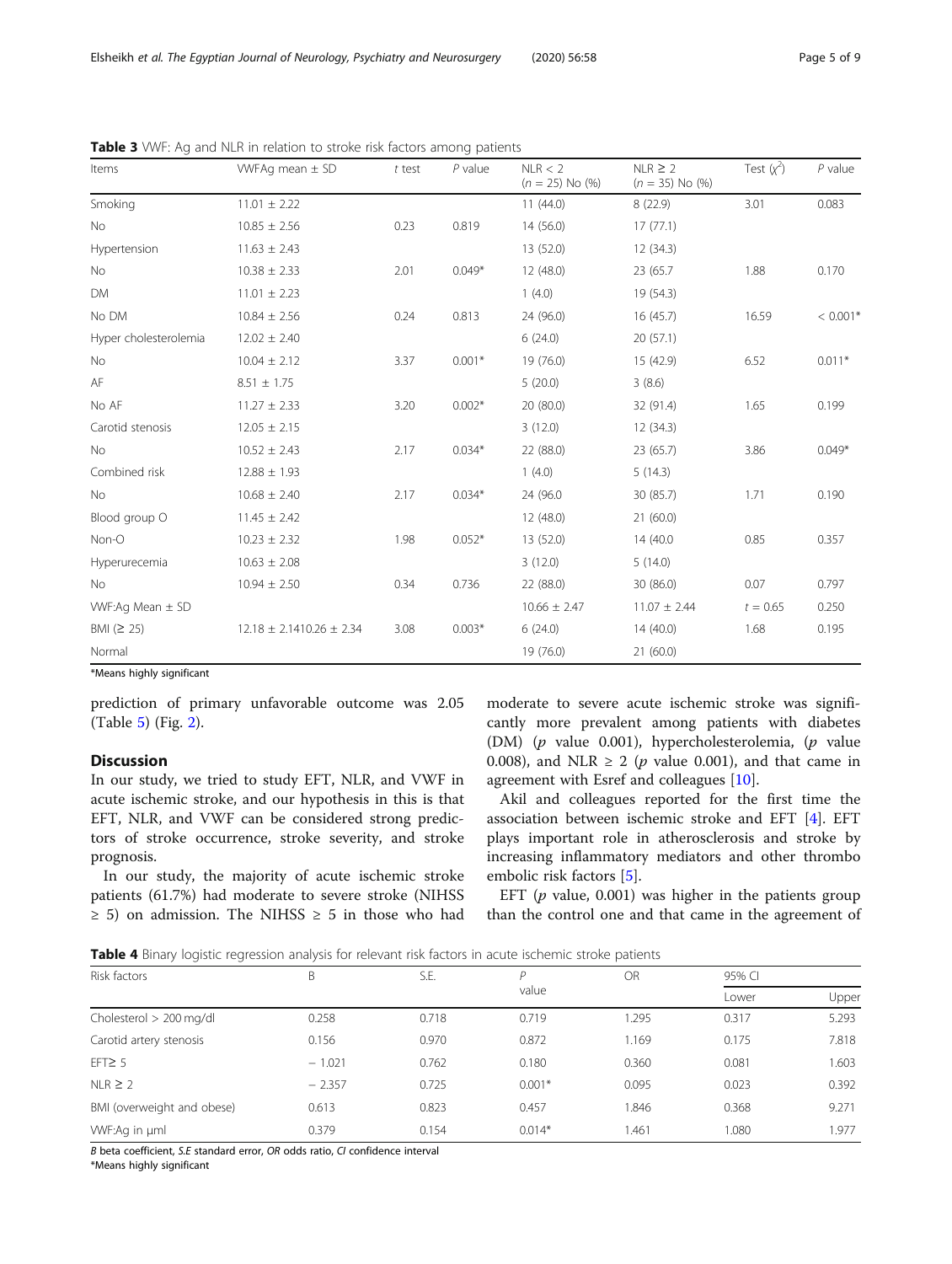<span id="page-5-0"></span>

Ibrahim and colleagues [[11\]](#page-7-0). However, on binary logistic regression analysis for relevant risk factors after adjustment of BMI, hypercholesterolemia, carotid artery stenosis, NLR, and VWF:Ag level, EFT was not a significant risk factor in acute ischemic stroke patients compared to NLR and VWF:Ag level that were highly significant risk factors for ischemic stroke and that came in agreement with Wang and colleagues [[12\]](#page-7-0). Also, there was no statistical significance between stroke severity and EFT and that came in agreement with Esref and colleagues [\[10](#page-7-0)].

On MRS done 3 months from acute ischemic stroke onset, there was no statistical significance between post ischemic stroke disability and initial EFT, but that did not come in agreement with Ibrahim and colleagues [[11\]](#page-7-0). The difference in results can be explained by fewer number of patients group in this study and difference in clinical presentations of acute ischemic strokes between the two studies.

EFT  $\geq$  5 was significantly more prevalent among those with hypertension ( $p$  value 0.019), hypercholesterolemia ( $p$  value 0.001), BMI, ( $p$  value 0.001), and combined risk factors  $> 2$  ( $p$  value 0.029) and that came in the agreement of Ibrahim and colleagues and Sengul and colleagues [[11](#page-7-0), [13](#page-8-0)]. However, Hikmet and colleagues [[14](#page-8-0)] found that the association of EFT and metabolic syndrome constituents was stronger for body mass index than lipid parameters. EFT had no significant relationship in those with atrial fibrillation but that did not come in agreement with Jin-Hyung and colleagues [[15](#page-8-0)] and Chu and colleagues [[16](#page-8-0)].

This can be explained by fewer number of ischemic stroke patients with atrial fibrillation in this study. EFT had no significant relationship in those with diabetes mellitus. However, Hikmet and colleagues [\[14](#page-8-0)] showed that echocardiographic EFT was significantly associated with all indices of insulin resistance and glucose intolerance. Also, EFT had no significant relationship in those with carotid artery stenosis, but that did not come in agreement with Sengul and colleagues' [\[13\]](#page-8-0) explanation is that fewer number of patients with carotid artery stenosis in this study.

NLR  $\geq$  2 was significantly more prevalent among patients with DM  $(p$  value 0.001) and hypercholesterolemia (*p* value 0.01), while NLR  $\geq$  2 was not significant in relation to smoking, hypertension, BMI, carotid artery stenosis, blood group, hyperuricemia, and combined risk factors > 2 and that came in agreement with Esref and colleagues and Yen-Nan and colleagues [[10,](#page-7-0) [17](#page-8-0)].

There was strong correlation between NLR and NIHSS score, and the results indicate that a higher NLR is associated with stroke severity on admission and that came in agreement with Yen-Nan and colleagues and Sungwook and colleagues [[17](#page-8-0), [18\]](#page-8-0).

On MRS done 3 months from acute ischemic stroke onset, NLR was associated with unfavorable outcome (MRS  $\geq$  3), which means that NLR is a predictor of post stroke disability and that came in agreement with Jin-Hyung and colleagues and [Xue](https://www.ncbi.nlm.nih.gov/pubmed/?term=Xue%20J%5BAuthor%5D&cauthor=true&cauthor_uid=27955949) and colleagues [[15,](#page-8-0) [19](#page-8-0)].

NLR was a high valid prognostic marker in predicting post stroke disability (MRS  $\geq$  3), after 3 months from

Table 5 Neutrophil/lymphocytic ratio for prediction of Modified Rankin Scale (MRS ≥ 3) after 3 months from stroke

| Variable   | Cutoff point | Sensitivity | Specificity | AUC   | ' value  | 95%CI (lower limit-upper limit) |
|------------|--------------|-------------|-------------|-------|----------|---------------------------------|
| <b>NLR</b> | 2.05         | 90%         | 96%         | ).991 | $0.001*$ | $0.063 - 0.390$                 |

AUC area under the curve, CI confidence interval

\*Means highly significant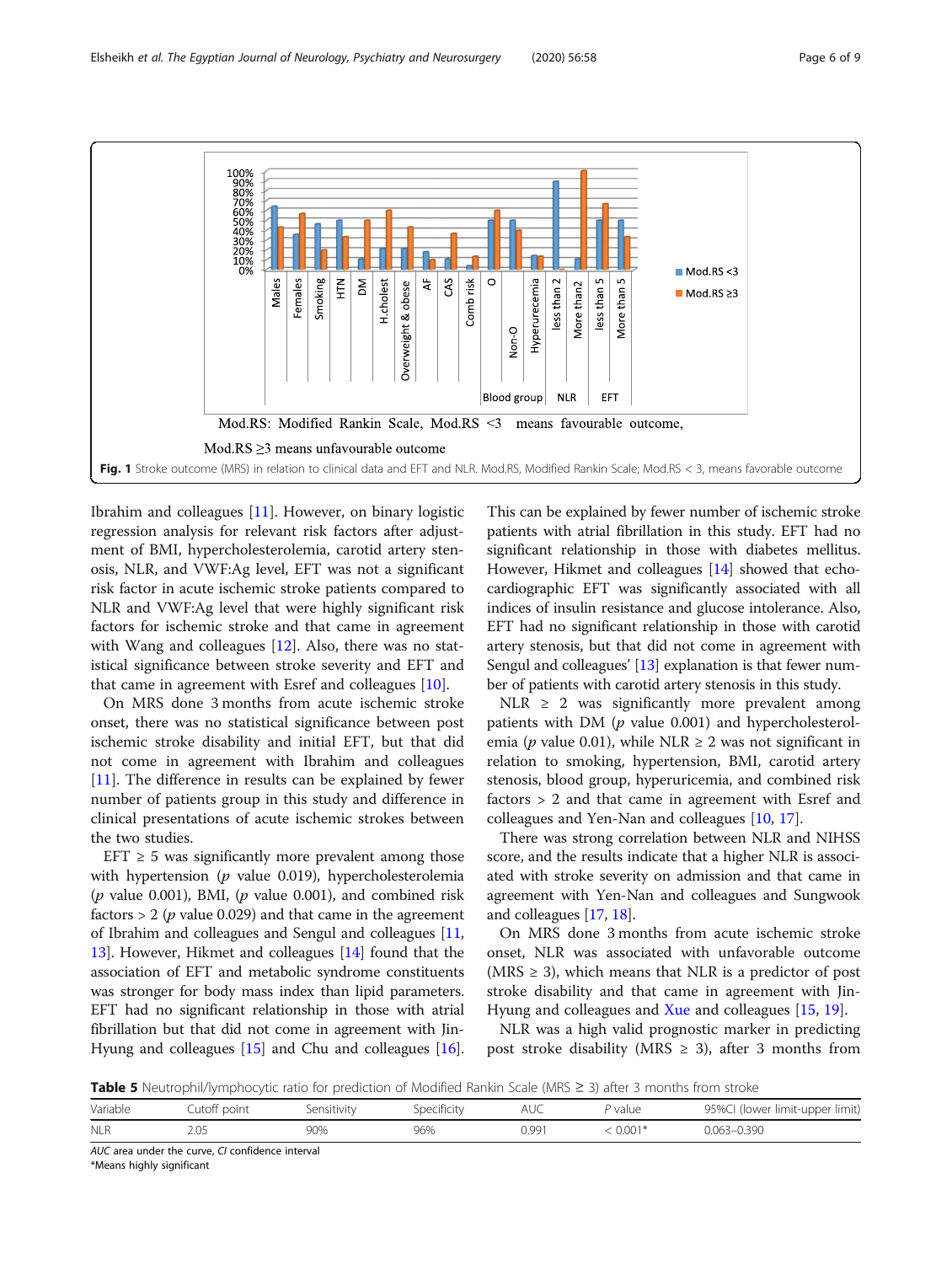<span id="page-6-0"></span>

stroke onset. The optimal cutoff value of NLR for prediction of primary unfavorable outcome was 2.05 with a sensitivity of 90% and a specificity of 96% (area under the curve 0.991, 95% CI 0.063–0.390) and that came in agreement with Serhat and colleagues [[20\]](#page-8-0).

Patients had significantly higher mean values of VWF: Ag ( $p$  value, 0.001) than the control ones suggesting an evidence of increased acute endothelial activation in this patient population, and the association between VWF and acute ischemic stroke can be ascribed to the endothelial damage associated with cerebral infarcts or to the ischemia-related release of VWF from infarct tissues, and that came in the agreement of Tobin and colleagues and Menih and colleagues [\[21,](#page-8-0) [22\]](#page-8-0).

There was significantly positive correlation between age and VWF: Ag in acute ischemic stroke patients and that came in agreement with Menih and colleagues [[22\]](#page-8-0).

There were significantly higher mean levels of VWF: Ag in patients with hypertension ( $p$  value 0.049), hypercholesterolemia ( $p$  value 0.001), overweight and obese ( $p$ value 0.003), combined risk factor > 2 ( $p$  value 0.034), and carotid artery stenosis ( $p$  value 0.034) and that came in agreement with Tobin and colleagues and Sonneveld and colleagues [\[21,](#page-8-0) [23](#page-8-0)]. However, van Loon and colleagues' [[24\]](#page-8-0) study found no statistical significance between VWF: Ag levels and carotid artery stenosis. Also, there was significantly higher mean levels of VWF: Ag in patients with non-O-blood group ( $p$  value 0.052) than those of blood group-O- and that came in agreement with Menih and colleagues [[22\]](#page-8-0). Patients with history of atrial fibrillation ( $p$  value 0.002) did not have significantly higher mean levels of VWF: Ag, and that came in agreement with Tobin and colleagues [[21\]](#page-8-0).

Patients with higher mean levels of VWF: Ag had significantly more prevalence of EFT  $\geq 5$  (p value 0.01), which means that VWF participates in the process of atherogenesis. Also, those with NLR  $\geq$  2 were having higher plasma levels of VWF:Ag than those with NLR < 2, and the explanation is that VWF levels increase during inflammation, and VWF facilitates neutrophil extravasation at sites of inflammation by destabilization of the endothelial barrier through platelet recruitment via their GlycoProtein Ib (GPIb) receptor.

There was no statistical significance between stroke severity on admission (NIHSS) and VWF: Ag levels and that came in the agreement of van Loon and colleagues [[24\]](#page-8-0). However, that did not agree with Menih and colleagues [[22\]](#page-8-0) who found that high levels of VWF were associated with greater severity of stroke. The difference in results can be explained by fewer number of patients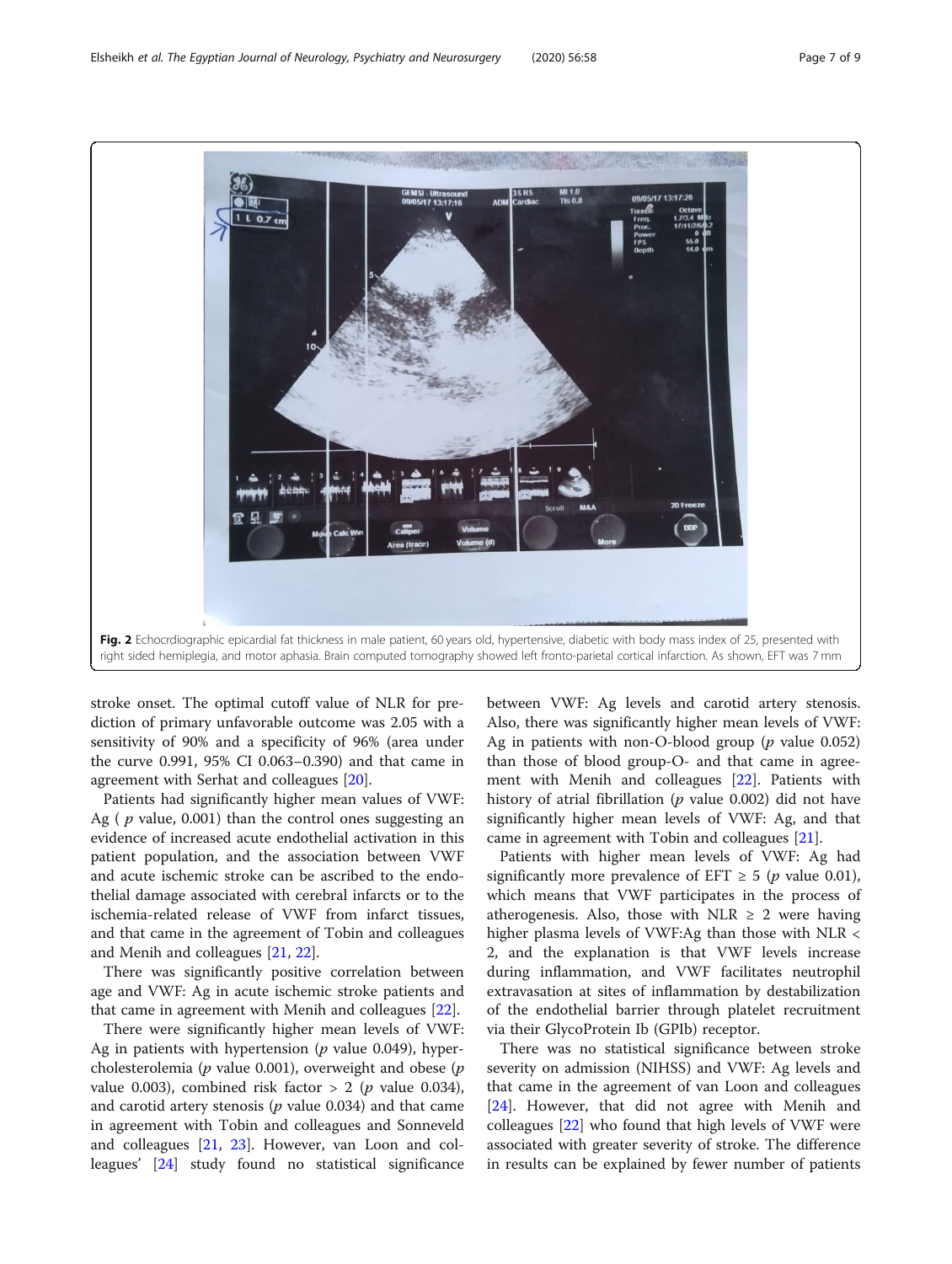<span id="page-7-0"></span>group in this study and difference in clinical presentations of acute ischemic strokes between the two studies.

Also, there was no statistical significance between post ischemic stroke disability and initial VWF: Ag plasma levels on MRS done 3 months after ischemic stroke onset and that came in agreement with Tobin and colleagues [[21\]](#page-8-0) but that did not come in agreement with Menih and colleagues [[22](#page-8-0)]and Sonneveld and colleagues [[23\]](#page-8-0)who reported that high VWF: Ag levels may be associated with unfavorable functional outcome, as determined by the Modified Rankin Scale score. The difference in results can be explained by fewer number of patients group in this study and difference in clinical presentations of acute ischemic strokes between the two studies.

On binary logistic regression analysis for relevant risk factors in acute ischemic stroke patients, VWF: Ag and NLR were significant risk factors in acute ischemic stroke patients after adjustment of NLR, BMI (overweight and obese), hypercholesterolemia, carotid artery stenosis, and EFT≥ 5. In addition, VWF:Ag had higher risk in development of stroke than NLR  $\geq$  2 (95% CI 1.08, 1.97, and 0.095, 0.39 relatively) and that came in agreement with Sonneveld and colleagues [[23\]](#page-8-0).

#### Limitation of our study

Small number of patients and controls, the limited availability of patients in hyperacute stage of ischemic stroke, missed cases during follow-up after 3 months. EFT is a linear measurement, so it may not assess the total epicardial fat volume, and the relation between EFT, NLR and VWF levels, and response to acute treatment has not been assessed.

Future researches are needed on large sample to be able to generalize the data, on different types of strokes (ischemic and hemorragic) and on different subtypes of ischemic stroke (large, small artery and lacunar stroke) with stressing on the relation between EFT, NLR, VWF level, and response to treatment either by tissue plasminogen activator or new agents like VWF inhibitors using advanced imaging than CT to assess VWF riched thrombi.

#### Conclusion

EFT that can be easily assessed represents a novel risk factor for ischemic stroke. NLR is a simple, nonexpensive, and easy marker for predicting stroke severity on admission, primary unfavorable functional outcome. High VWF levels are associated with an increased risk of ischemic stroke.

## Acknowledgements

Not applicable

#### Authors' contributions

All authors participated in the concept and design of the study. ESM is responsible for coordination and recruitment of participants and helped in the clinical examination. All authors participated in the analysis of data, helped in applying the inclusion and exclusion criteria, helped in drafting the manuscript, and performed the statistical analysis. All authors read and approved the final manuscript.

#### Funding Nil.

#### Availability of data and materials

All data and materials are available upon request submitted to the corresponding author, on the following e-mail: [gehan.salim@med.menofia.](mailto:gehan.salim@med.menofia.edu.eg) [edu.eg](mailto:gehan.salim@med.menofia.edu.eg).,[d.gelan1981@gmail.com.](mailto:d.gelan1981@gmail.com)

#### Ethics approval and consent to participate

The study was approved by Menofia University Faculty of Medicine, Ethical Committee on 8 May 2016. Written informed consents were obtained from all participants.

#### Consent for publication

Not applicable

#### Competing interests

The authors declare that they have no competing interests

Received: 18 October 2019 Accepted: 9 June 2020 Published online: 17 June 2020

#### References

- 1. Tokgoz S, Kayrak M, A kpinar Z, Seyithanoğlu A, Güney F, Yürüten B, et al. Neutrophil lymphocyte ratio as a predictor of stroke. J Stroke Cerebrovasc Dis. 2013;22:1169–74.
- 2. Zhang J, Ren Q, Song Y, He M , Zeng Y, Liu, Z, et al. Prognostic role of neutrophil–lymphocyte ratio in patients with acute ischemic stroke. Medicine: November. 2017; 96(45): e8624.
- 3. Doesch C, Haghi D, Flüchter S, Suselbeck T, Schoenberg SO, Michaely H, et al. Epicardial adipose tissue in patients with heart failure. J Cardiovasc Magn Reson. 2010;12:40.
- 4. Akil E, Akil MA, Varol S, Özdemir HH, Yücel Y, Arslan D, et al. Echocardiographic epicardial fat thickness and neutrophil to lymphocyte ratio are novel inflammatory predictors of cerebral ischemic stroke. J Stroke Cerebrovasc Dis. 2014;23(9):2328–34.
- 5. Fatih A, Serdar G, Fatih K, Tülay O, MDErcan V. The relation between echocardiographic epicardial fat thickness and CHA2DS2-VAScScore in patients with sinus rhythm. Braz J Cardiovasc Surg. 2019;34(1):1–9.
- 6. Rusu L, Andreeva A, Visintine DJ, Kim K, Vogel SM, Stojanovic-Terpo A, et al. G protein-dependent basal and evoked endothelial cell vWF secretion. Blood. 2014;123:442.
- 7. Buchtele N, Schwameis M, Gilbert JC, Schörgenhofer C, Jilma B. Targeting von Willebrand factor in ischaemic stroke: focus on Ccinical evidence.Bernd Jilma. Thromb Haemost. 2018;118:959–78.
- 8. Janssen PM, Visser NA, Dorhout Mees SM, Klijn CJM, Algra A, Rinkel GJE, et al. Comparison of telephone and face-to-face assessment of the modified Rankin Scale. Cerebrovasc Dis. 2010;29:137–9.
- 9. Bertaso AG, Bertol D, Duncan BB, Foppa M. Epicardial fat: definition, measurements and systematic review of main outcomes [in Portuguese]. Arq Bras Cardiol. 2013;101(1):18–28.
- 10. Esref A, Mehmet A, Sefer V, Hasan HO, Yavuz Y, Demet A, et al. Echocardiographic epicardial fat thickness and neutrophil to lymphocyte ratio are novel inflammatory predictors of cerebral ischemic stroke. J Stroke Cerebrovasc Dis. 2014;04:028.
- 11. Ibrahim A, Yasemin U, Ozcan B, Fatih A, Gulser KE, Gulnihal K, et al. Increased epicardial fat thickness correlates with aortic stiffness and Nterminal pro-brain natriuretic peptide levels in acute ischemic stroke patients. Tex Heart Inst J. 2016;43(3):220–6.
- 12. Wang TD, Lee WJ, Shih FY, Huang CH, Chang YC, Chen WJ, et al. Relations of epicardial adipose tissue measured by multidetector computed tomography to components of the metabolic syndrome are region-specific